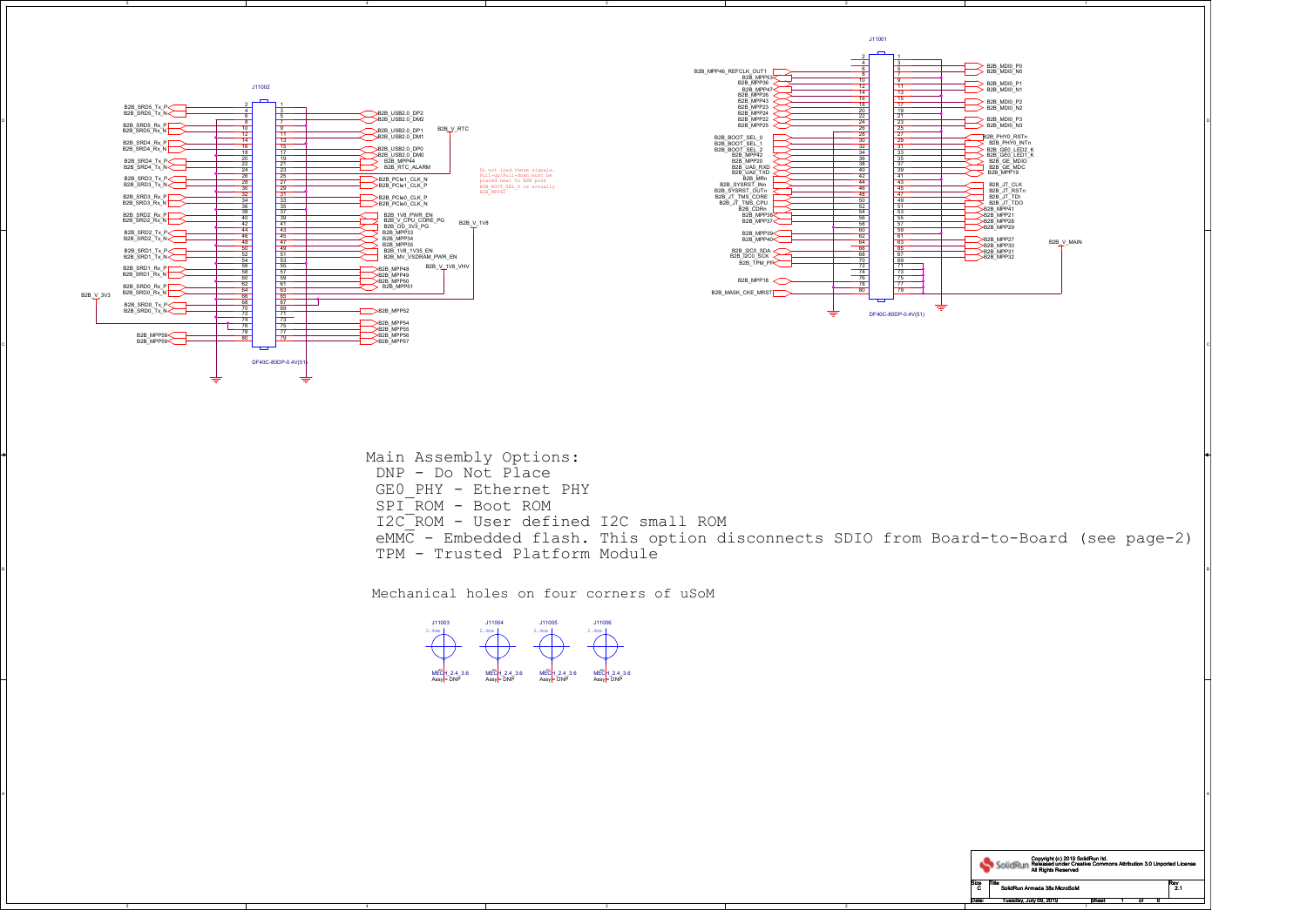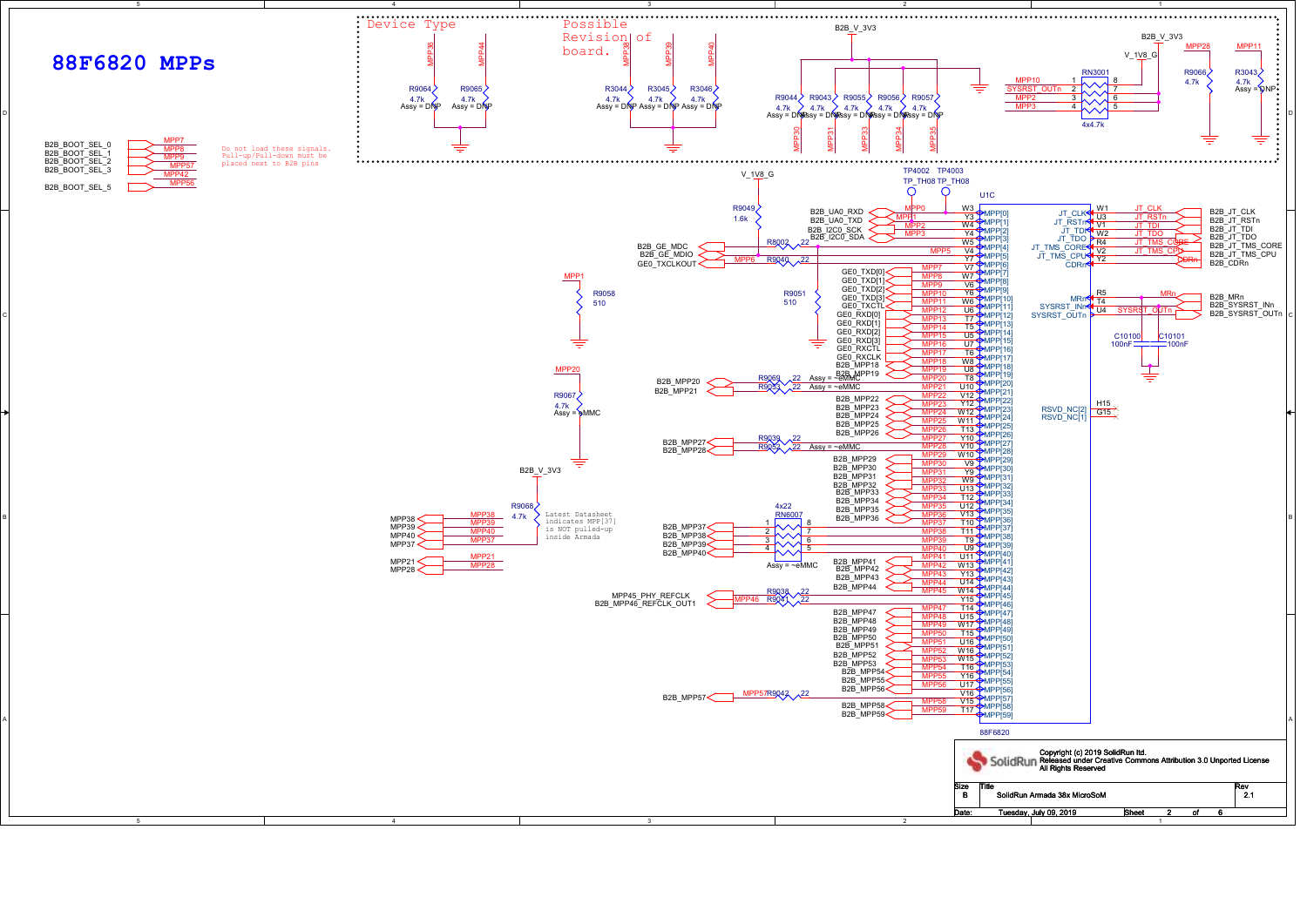4

3

о от селото на селото на селото на селото на селото на селото на селото на селото на селото на селото на селот<br>Останата на селото на селото на селото на селото на селото на селото на селото на селото на селото на селото н

| U1B<br>B2B SRD0 Tx P<br>SRD0 TX P<br>SRDO Tx N C20<br>B2B_SRD0_Tx_N<br>SRDO RX P D19 SRDO TX N<br>B2B SRD0 Rx P<br>SRDO Rx N D20 SRDO RX P<br>B2B_SRD0_Rx_N<br>SRDO RX N<br>$\frac{1}{2}$<br>B2B_SRD1_Tx_P<br>SRD1 Tx N F20 SRD1 TX P<br>B2B_SRD1_Tx_N<br>SRD1 Rx P E19 SRD1_TX_N<br>B2B SRD1 Rx P<br>SRD1 Rx N E20 SRD1 RX P<br>B2B_SRD1_Rx_N<br>SRD1_RX_N<br>$\begin{array}{c}\n\textbf{1} \textbf{1} \textbf{1} \textbf{1} \textbf{1} \textbf{1} \textbf{1} \textbf{1} \textbf{1} \textbf{1} \textbf{1} \textbf{1} \textbf{1} \textbf{1} \textbf{1} \textbf{1} \textbf{1} \textbf{1} \textbf{1} \textbf{1} \textbf{1} \textbf{1} \textbf{1} \textbf{1} \textbf{1} \textbf{1} \textbf{1} \textbf{1} \textbf{1} \textbf{1} \textbf{1} \textbf{1} \textbf{1} \textbf{1} \textbf{1} \text$<br>B2B_SRD2_Tx_P<br>SRD2 TX P<br>SRD2_Tx_N_G20<br>B2B_SRD2_Tx_N<br>SRD2 Rx P H20 SRD2 TX N<br>B2B SRD2 Rx P<br>SRD2_Rx_N_H19 \SRD2_RX_P<br>B2B_SRD2_Rx_N<br>SRD2_RX_N<br>$\frac{1}{2}$<br>B2B_SRD3_Tx_P<br>SRD3 Tx N K19 SRD3_TX_P<br>B2B SRD3 Tx N<br>SRD3 Rx P J20 SRD3 TX N<br>B2B_SRD3_Rx_P<br>SRD3_Rx_N_J19 \SRD3_RX_P<br>B2B SRD3 Rx N<br>SRD3_RX_N<br>B2B SRD4 Tx P<br>SRD4 Tx N L19 SRD4 TX P<br>B2B SRD4 Tx N<br>SRD4 Rx P M20 SRD4 TX N<br>B2B SRD4 Rx P<br>SRD4 Rx N M19 SRD4 RX P<br>B2B SRD4 Rx N<br>SRD4_RX_N<br>$\frac{1}{2}$<br>B2B SRD5 Tx P<br>SRD5 Tx N P19 SRD5 TX P<br>B2B_SRD5_Tx_N<br>$\frac{\text{SRD5 Rx} \cdot \overrightarrow{P} \cdot \text{N20}}{\text{SRD5 Rx} \cdot \overrightarrow{P} \cdot \text{N20}}$ | LL17 PCIe0 CLK P<br>>B2B PCIe0 CLK P<br>PCIEO_CLK_POLO L16 PCIEO_CLK_N<br>B2B_PCle0_CLK_N<br>PCIE0_CLK_N <sup></sup><br>M17 PCle1_CLK_P<br>B2B_PCle1_CLK_P<br>PCIE1_CLK_POM16_PCIe1_CLK_N<br>B2B_PCle1_CLK_N<br>PCIE1_CLK_NO<br>USB0_DP <del>S T19 MV_USB2.0_DP1</del><br>USB0_DM <del>P</del> T20 MV_USB2.0_DM1<br>>B2B_USB2.0_DP0<br>$>$ B2B_USB2.0_DM0<br>U19 USB2.0 DP0<br>>B2B USB2.0 DP1<br>USB1_DPO U20 USB2.0_DM0<br>B2B_USB2.0_DM1<br>USB2_DP <sup>__</sup> V19_USB2.0_DP2<br>USB2_DM <del>P</del> _V20_USB2.0_DM2_<br>>B2B_USB2.0_DP2<br>>B2B_USB2.0_DM2<br>REF_CLK_XIN<4A19 XTAL_in<br>REF_CLK_XOUT<br>Y19 RTC Xtal in<br>RTC_XIN <sup>&lt;</sup> Y18 RTC_Xtal_out<br>B2B_V_RTC<br>RTC_XOUT<br>ത∣⊷<br><b>Y5000</b><br>Y500<br>$x\overline{x}$<br>$25$ MH $\frac{1}{2}$<br>32.768KHz<br>$\frac{4}{2}$ GND[1]<br>GND[0]<br>RTC_ALARM R16<br>R9048<br>1M<br>$\frac{\text{C5002}}{\sqrt{\text{22pF}}}$<br>C5003<br>$\sqrt{22pF}$<br><b>RTC ALARM</b> |                                           |
|------------------------------------------------------------------------------------------------------------------------------------------------------------------------------------------------------------------------------------------------------------------------------------------------------------------------------------------------------------------------------------------------------------------------------------------------------------------------------------------------------------------------------------------------------------------------------------------------------------------------------------------------------------------------------------------------------------------------------------------------------------------------------------------------------------------------------------------------------------------------------------------------------------------------------------------------------------------------------------------------------------------------------------------------------------------------------------------------------------------------------------------------------------------------------------------------------------------------------------------------------------------------------------------------------------------------------------------------------------------------------------------------------------------------------------------------------------------------------------------------------------------------------------|-------------------------------------------------------------------------------------------------------------------------------------------------------------------------------------------------------------------------------------------------------------------------------------------------------------------------------------------------------------------------------------------------------------------------------------------------------------------------------------------------------------------------------------------------------------------------------------------------------------------------------------------------------------------------------------------------------------------------------------------------------------------------------------------------------------------------------------------------------------------------------------------------------------------------------------------------------------|-------------------------------------------|
| B2B SRD5 Rx P<br>SRD5 Rx N N19 X SRD5 RX P<br>B2B SRD5 Rx N<br>SRD5_RX_N<br><b>ISET</b><br>₹<br>88F6820<br>Analog reference current.<br>This pin must be tied to a $6.04$ kilohm $+/-1$ <sup>8</sup><br>pull-down resistor Please near pin                                                                                                                                                                                                                                                                                                                                                                                                                                                                                                                                                                                                                                                                                                                                                                                                                                                                                                                                                                                                                                                                                                                                                                                                                                                                                         | B2B_RTC_ALARM<br>≑<br>₹<br>SRD TP<br>J17<br><b>RSVD TP</b><br>TP4001<br>TP TH08<br>$Assy = DNP$<br>PCIe0 CLK P<br>PCIe0 CLK N<br>PCIe1 CLK P<br>PCIe1 CLK N<br>R5005<br>$\overline{\phantom{1}}$ R5006<br>49.9)<br>$1\%$<br>$\overline{49.9}$<br>1%<br>R5007<br>R5008<br>49.9<br>49.9<br>₹<br>$1\%$<br>1% Assemble max<br>750mil from MV !                                                                                                                                                                                                                                                                                                                                                                                                                                                                                                                                                                                                                  |                                           |
| $\overline{4}$                                                                                                                                                                                                                                                                                                                                                                                                                                                                                                                                                                                                                                                                                                                                                                                                                                                                                                                                                                                                                                                                                                                                                                                                                                                                                                                                                                                                                                                                                                                     | Copyright (c) 2019 SolidRun Itd.<br>SolidRun Released under Creative Commons Attribution 3.0 Unported License<br>All Rights Reserved<br>Size<br>Title<br>SolidRun Armada 38x MicroSoM<br><b>B</b><br>Tuesday, July 09, 2019<br>Sheet<br>Date:<br>-3                                                                                                                                                                                                                                                                                                                                                                                                                                                                                                                                                                                                                                                                                                         | Rev<br>2.1<br>of<br>-3-<br>$\overline{1}$ |

2

1

D

## **88F6820 SERDES & USB2.0**

5



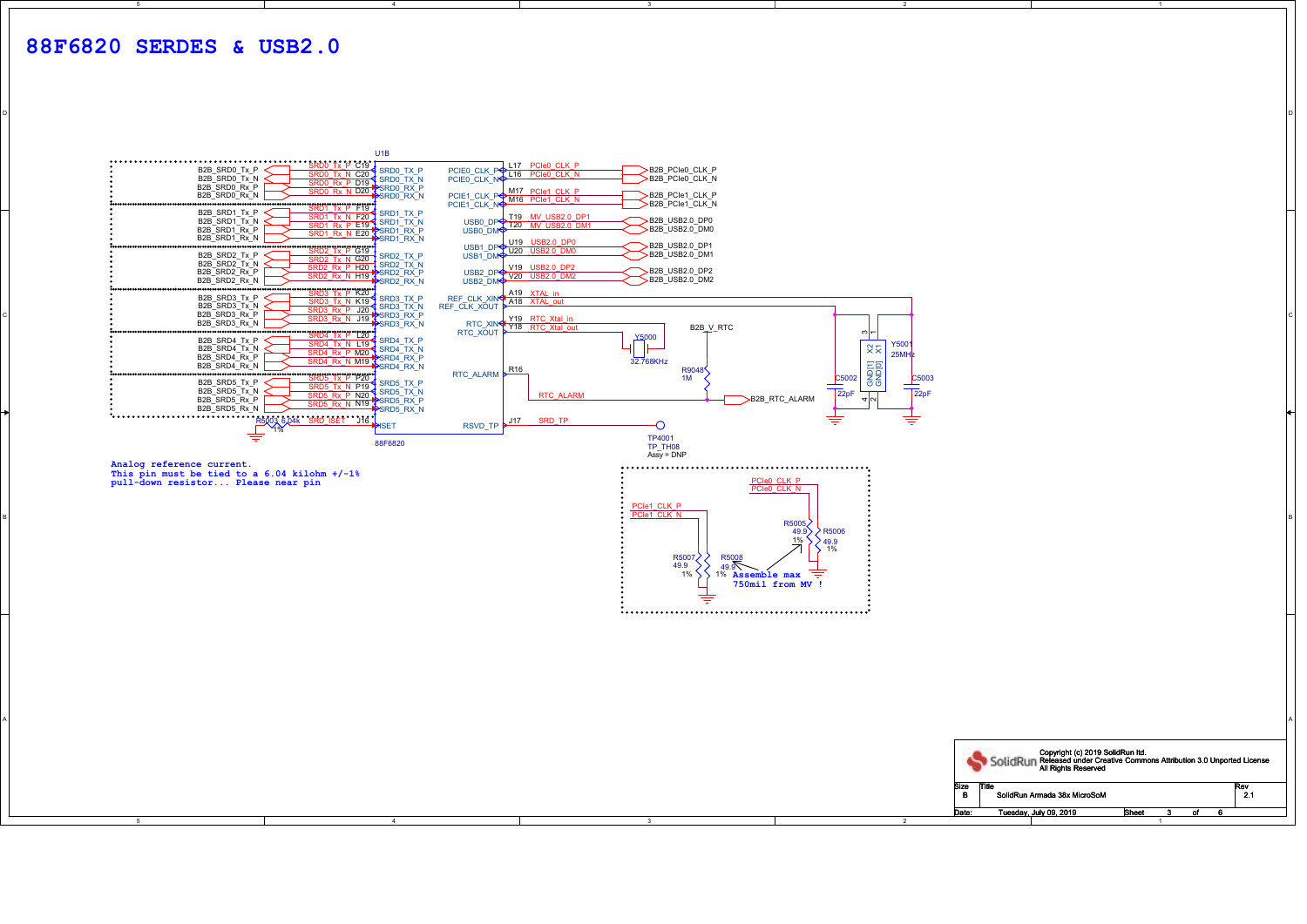

|     | Copyright (c) 2019 SolidRun Itd.<br>SolidRun Released under Creative Commons Attribution 3.0 Unported License<br>All Rights Reserved |  |  |            |  |
|-----|--------------------------------------------------------------------------------------------------------------------------------------|--|--|------------|--|
| że. | Title                                                                                                                                |  |  | Rev<br>2.1 |  |
| B   | SolidRun Armada 38x MicroSoM                                                                                                         |  |  |            |  |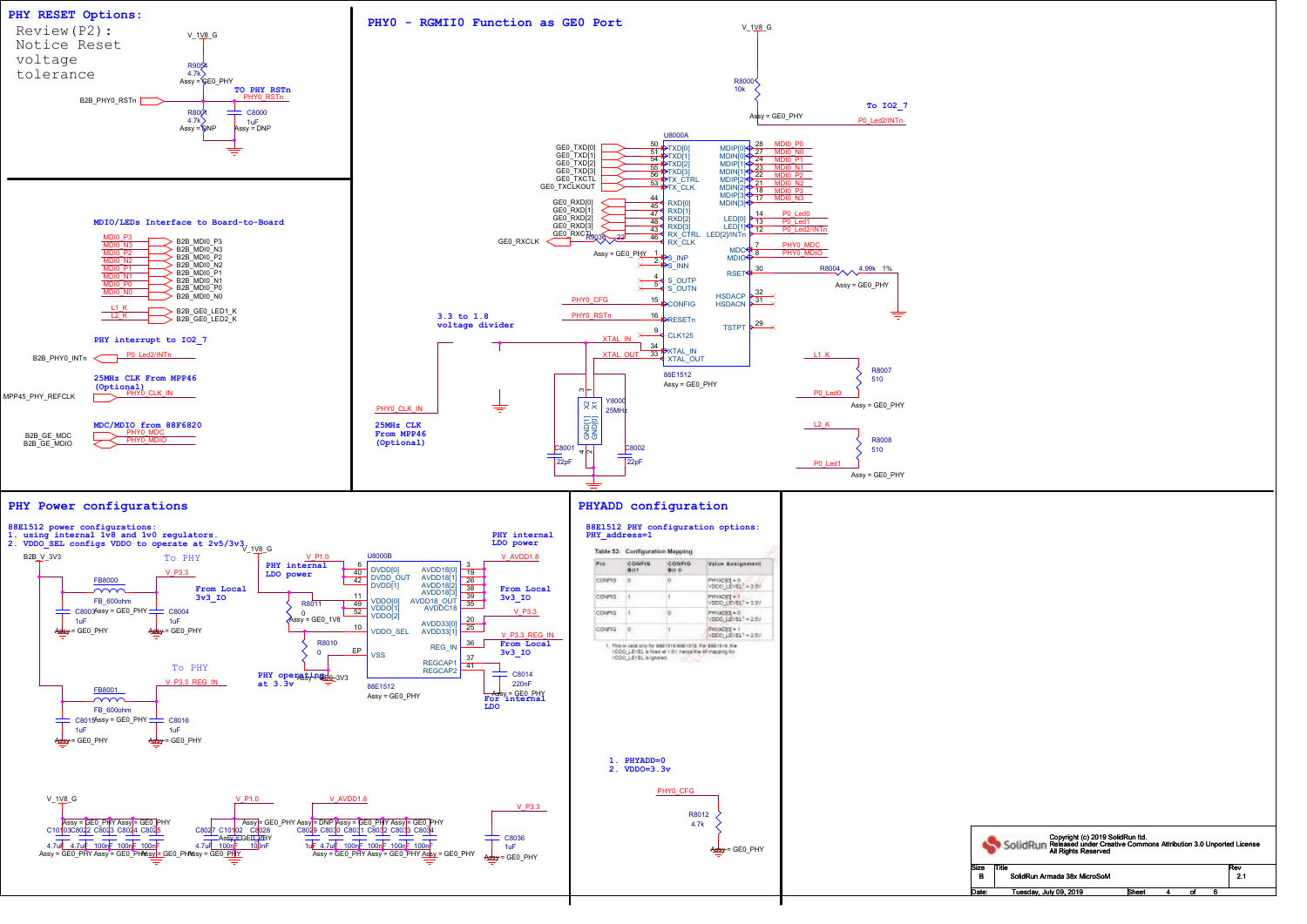4

4

5

3

3

2

2

1

D

C

A